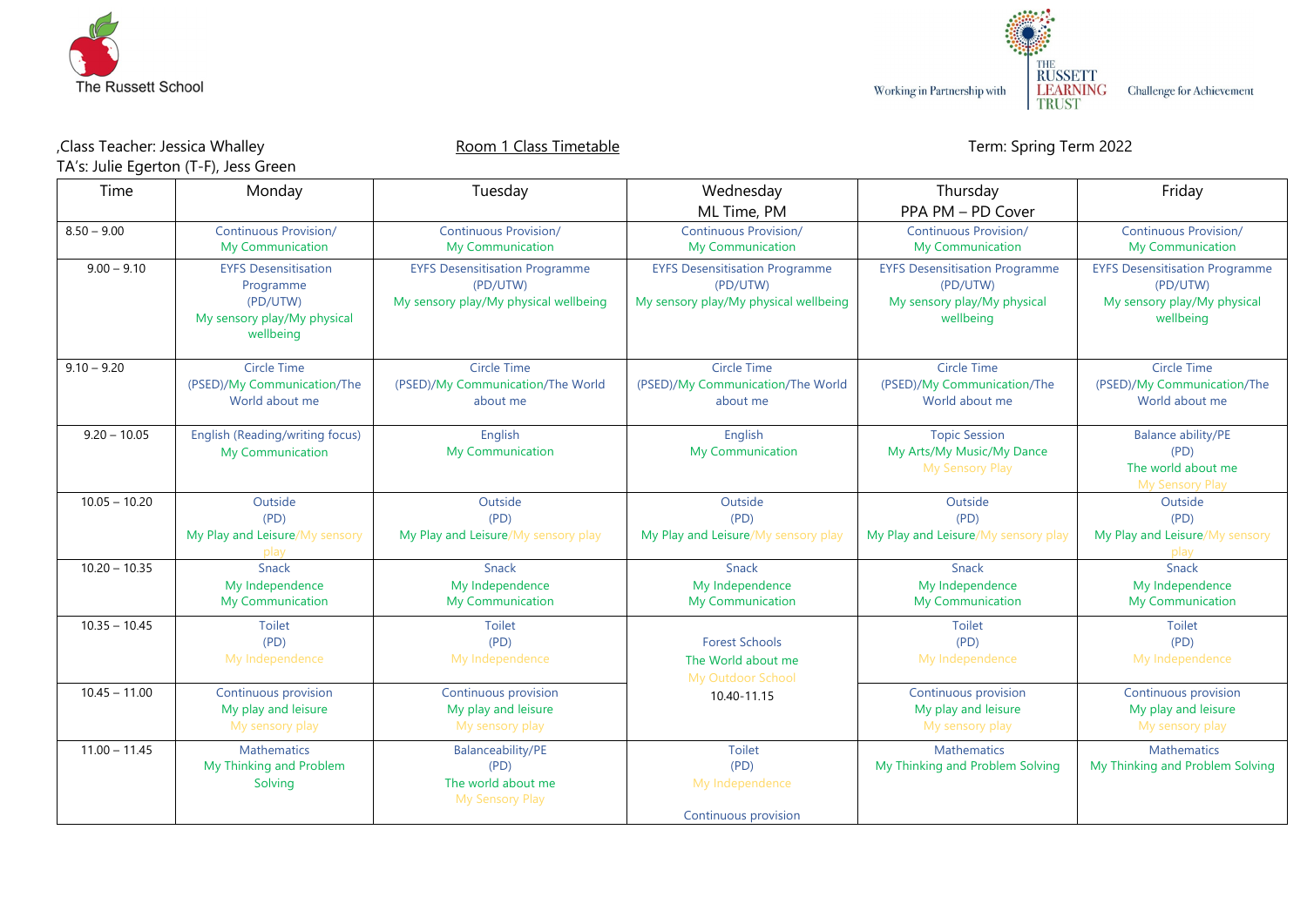

Working in Partnership with

THE<br>
RUSSETT<br>
LEARNING Challenge for Achievement<br>
TRUST

|                   |                                                                     |                                                                         | My play and leisure<br>My sensory play                              |                                                              |                                                                         |
|-------------------|---------------------------------------------------------------------|-------------------------------------------------------------------------|---------------------------------------------------------------------|--------------------------------------------------------------|-------------------------------------------------------------------------|
| Lunchtime (12 -1) | Lunch<br>(UTW/PD)<br>My Independence<br>My Communication            | Lunch<br>(UTW/PD)<br>My Independence<br>My Communication                | Lunch<br>(UTW/PD)<br>My Independence<br>My Communication            | Lunch<br>(UTW/PD)<br>My Independence<br>My Communication     | Lunch<br>(UTW/PD)<br>My Independence<br>My Communication                |
|                   | Outside<br>(PD)<br>My Play and Leisure/My sensory                   | Outside<br>(PD)<br>My Play and Leisure/My sensory play                  | Outside<br>(PD)<br>My Play and Leisure/My sensory play              | Outside<br>(PD)<br>My Play and Leisure/My sensory pla        | Outside<br>(PD)<br>My Play and Leisure/My sensory                       |
| $1.05 - 1.15$     | <b>Circle Time</b><br>(PSED)/My Communication/The<br>World about me | <b>Circle Time</b><br>(PSED)/My Communication/The World<br>about me     | <b>Circle Time</b><br>(PSED)/My Communication/The World<br>about me | Circle Time<br>(PSED)/My Communication/The<br>World about me | <b>Circle Time</b><br>(PSED)/My Communication/The<br>World about me     |
| $1.15 - 2.05$     | Science<br>The World about me                                       | <b>Continuous Provision</b><br>My Play and Leisure<br>(My Sensory Play) | <b>Mathematics</b><br>My Thinking and Problem Solving               | <b>PHSCE</b><br>The world about me<br>(My Sensory Play)      | <b>Continuous Provision</b><br>My Play and Leisure<br>(My Sensory Play) |
| $2.05 - 2.15$     | Toilet<br>(PD)<br>My Independence                                   | <b>Toilet</b><br>(PD)<br>My Independence                                | Toilet<br>(PD)<br>My Independence                                   | <b>Toilet</b><br>(PD)<br>My Independence                     | Collective Worship/the world<br>about me<br>Snack                       |
| $2.15 - 2.30$     | Snack<br>My Independence<br><b>My Communication</b>                 | Snack<br>My Independence<br>My Communication                            | Snack<br>My Independence<br>My Communication                        | Snack<br>My Independence<br><b>My Communication</b>          | My Independence<br>My Communication                                     |
| $2.30 - 2.45$     | Outside<br>(PD)<br>My Play and Leisure/My sensory<br>play           | Outside<br>(PD)<br>My Play and Leisure/My sensory play                  | Outside<br>(PD)<br>My Play and Leisure/My sensory play              | Outside<br>(PD)<br>My Play and Leisure/My sensory pla        | Toilet<br>(PD)<br>My Independence                                       |
| $2.45 - 3.00$     | <b>Continuous Provision/</b><br><b>My Communication</b>             | <b>Continuous Provision/</b><br><b>My Communication</b>                 | <b>Continuous Provision/</b><br><b>My Communication</b>             | <b>Continuous Provision/</b><br>My Communication             | Outside<br>(PD)                                                         |
| $3.00 - 3.10$     | <b>Circle Time</b><br>(PSED)/My Communication/The<br>World about me | Circle Time<br>(PSED)/My Communication/The World<br>about me            | Circle Time<br>(PSED)/My Communication/The World<br>about me        | Circle Time<br>(PSED)/My Communication/The<br>World about me | My Play and Leisure/My sensory<br>play                                  |
|                   |                                                                     |                                                                         |                                                                     |                                                              | <b>Circle Time</b><br>(PSED)/My Communication/The<br>World about me     |